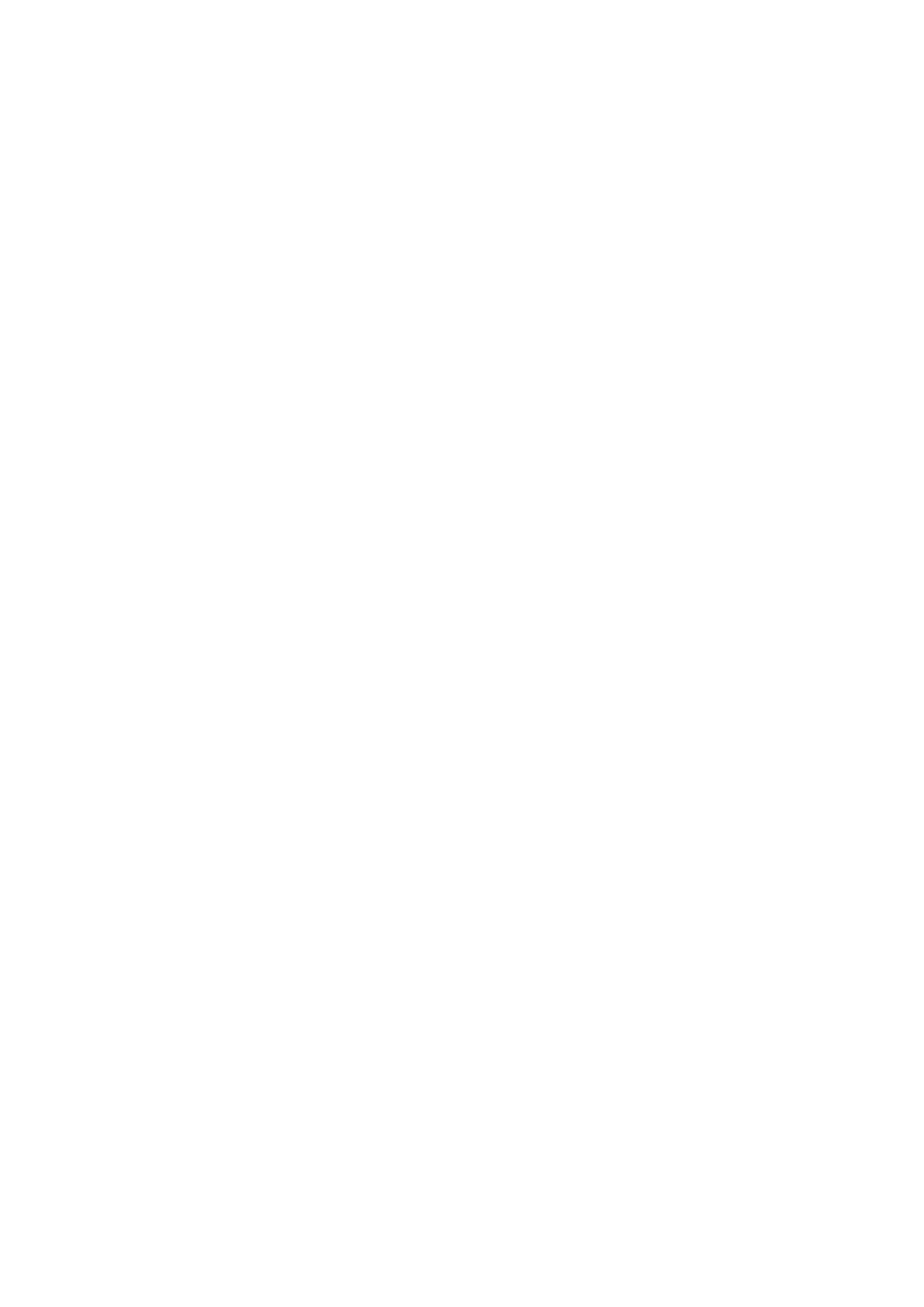*This project is part of the IPENS programme (LIFE11NAT/UK/000384IPENS) which is financially supported by LIFE, a financial instrument of the European Community'.*

## **Foreword**

The **[Improvement Programme for England's Natura 2000 sites \(IPENS\)](http://www.naturalengland.org.uk/ipens2000)**, supported by European Union LIFE+ funding, is a new strategic approach to managing England's Natura 2000 sites. It is enabling Natural England, the Environment Agency, and other key partners to plan what, how, where and when they will target their efforts on Natura 2000 sites and areas surrounding them.

As part of the IPENS programme, we are identifying gaps in our knowledge, and where possible, we are addressing these through a range of evidence projects. Results from these projects will feed into Theme Plans and Site Improvement Plans. This project forms one of these studies.

Atmospheric nitrogen deposition is considered a key threat to Natura 2000 sites and to the reaching of biodiversity objectives. Ammonia (NH3) emissions from agriculture can represent a significant local source of atmospheric nitrogen for protected sites, and encouraging changes in local agricultural practices could lead to substantial reductions in N deposition at these sites. However, there is currently no delivery mechanism specifically aimed at encouraging those changes in the vicinity of Natura 2000 sites. Catchment Sensitive Farming (CSF) represents a potential delivery mechanism for the targeted identification and implementation of mitigation measures aimed at reducing atmospheric nitrogen deposition at Natura 2000 sites, in tandem with efforts for water quality.

The aim of this study was to assess the suitability of the CSF approach as a delivery mechanism for potential NH<sub>3</sub> abatement measures, by investigating its potential at four case study Natura 2000 sites.

The outcomes of the study will be used to inform potential schemes for delivering ammonia abatement measures, in particular the future of CSF. The results will also feed into the development of the IPENS theme action plan on atmospheric nitrogen. The key audience for this work is decision makers involved in the development of agrienvironment schemes and CSF.

Natural England Project officer: Wilbert van Vliet, **[Wilbert.vanVliet@naturalengland.org.uk](mailto:Wilbert.vanVliet@naturalengland.org.uk)**

This publication is published by Natural England under the Open Government Licence v3.0 for public sector information. You are encouraged to use, and reuse, information subject to certain conditions. For details of the licence visit **[www.nationalarchives.gov.uk/doc/open-government-licence/version/3](http://www.nationalarchives.gov.uk/doc/open-government-licence/version/3)**.

Please note: Natural England photographs are only available for non-commercial purposes. For information regarding the use of maps or data visit **[www.gov.uk/how-to-access-natural-englands-maps-and-data](http://www.gov.uk/how-to-access-natural-englands-maps-and-data)**.

ISBN 978-1-78354-177-5

**© Natural England and other parties 2015**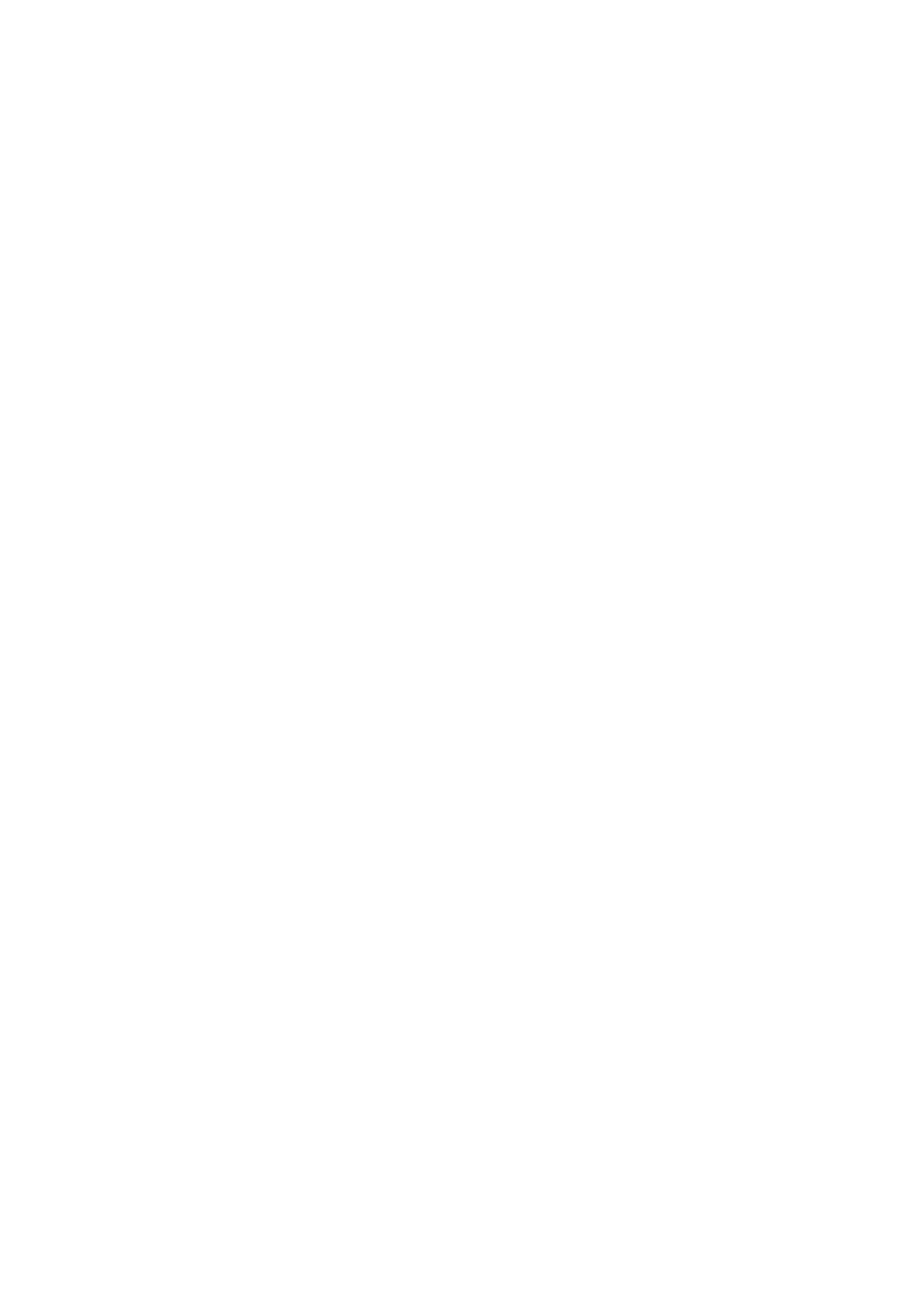### **Case Studies for Delivering Ammonia Measures**

**T. H. Misselbrook1 , U. Dragosits2 , J. Williams3**





*1 Rothamsted Research, North Wyke, Okehampton, Devon EX20 2SB 2 CEH Edinburgh, Bush Estate, Penicuik, Midlothian EH26 0QB, Scotland, UK 3 ADAS Boxworth, Battlegate Lane, Boxworth, Cambs. CB3 8NN*

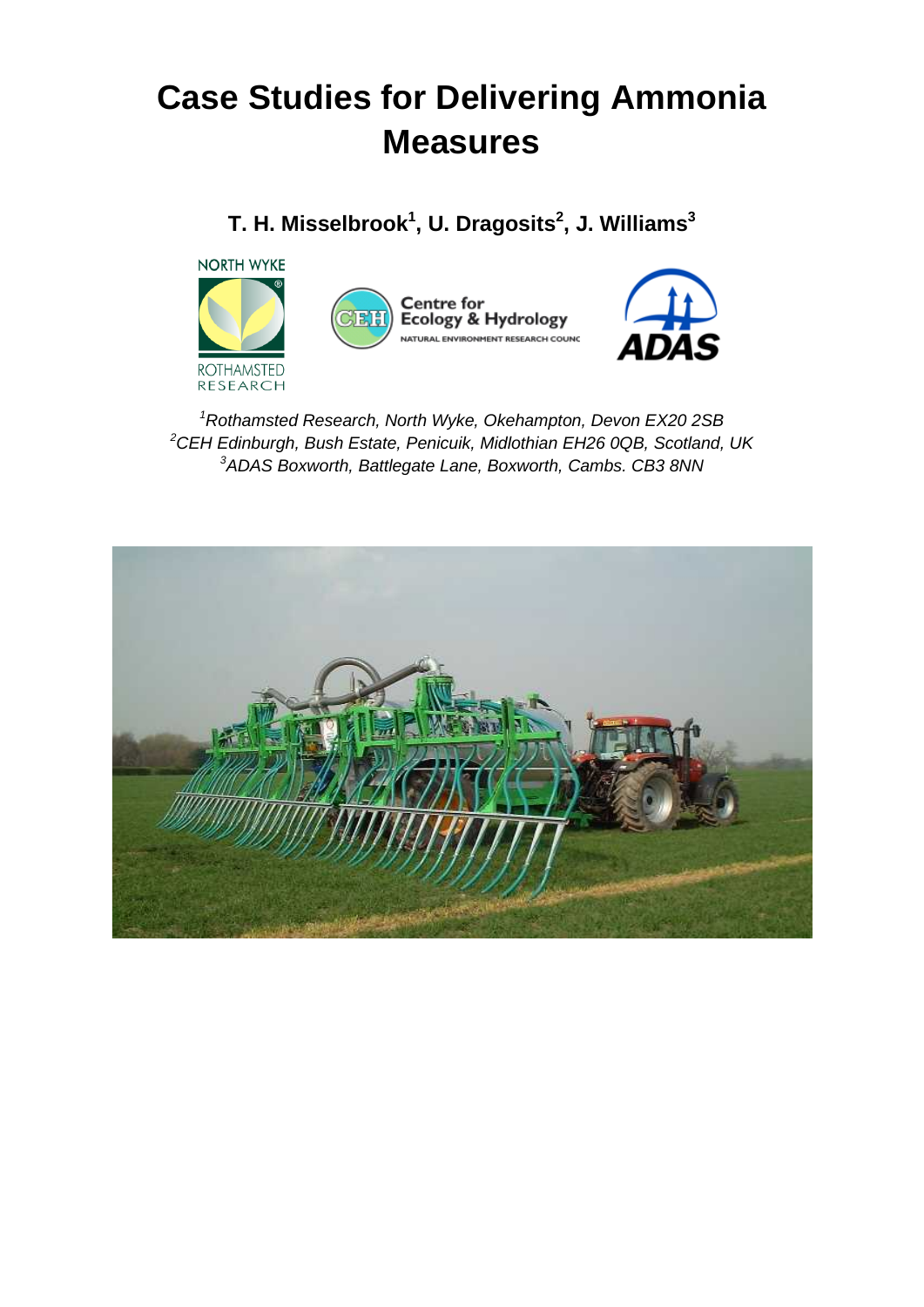#### **Executive summary**

The overall objective of this project was to assess the suitability of the Catchment Sensitive Farming scheme for delivering mitigation measures aimed at reducing ammonia emissions from agricultural sources - specifically to reduce the negative effects of nitrogen (N) deposition on Natura 2000 sites. Drawing on the four case studies conducted, the project workshop and the interaction with Project IPENS 049 (Site categorisation for nitrogen measures), the following are considered to be the key messages arising from this project:

- 1. Catchment Sensitive Farming (CSF) does represent a potentially good route for delivery of mitigation measures targeting agricultural ammonia emissions to reduce the effects of N deposition at selected Natura 2000 sites especially where there is overlap between sensitive Natura 2000 sites and priority catchments for diffuse water pollution (DWP), because:
	- a. There are integrated environmental benefits with many of the measures delivering to both DWP and air quality;
	- b. Engagement is with the same 'customers', and CSF has a good track record of local engagement.
- 2. Catchment Sensitive Farming Officers (CSFOs) would require an understanding of the issues relating to ammonia emission and deposition, the main emission sources and potential mitigation measures. A Guidance Note has been drafted as part of this project for this purpose. In addition, specific training workshops delivered by the appropriate science and policy experts are also recommended. It is suggested that a revision/update of the User Guide for mitigating diffuse pollution from agriculture would also be useful.
- 3. CSFOs are experienced in farmer engagement with regard to mitigation measures for reducing DWP, having built up relationships and developed an understanding of the issues over a number of years. There is some concern among CSFOs that introducing another issue, that of ammonia emission/deposition, could make engagement more difficult. A focus on win-win solutions (for water and air) and on the potential farmer benefits is, therefore, very important.
- 4. Specific priority action plans can be prepared for selected Natura 2000 sites using the approach described in the IPENS theme plan and the IPENS 049 project. This can inform the initial selection of potential measures and farm holdings to target. Local engagement within the target area by CSFOs will provide the information on detailed local management practices for specific farms which can be used to refine the plans.
- 5. The greatest benefits for both air and water pollution will be realised where target areas coincide and good synergies exist between mitigation measures. Where there are potential trade-offs for a given mitigation measure between air and water pollution, compromises will have to be made, based on the relative importance of the issues for a given catchment.
- 6. For most catchments, manure management (storage and spreading) is likely to represent the major potential emission source for which the most practical and costeffective mitigation measures can be implemented, for which there is good synergy between mitigating air and water pollution, and for which there can be clearly recognised farmer benefits.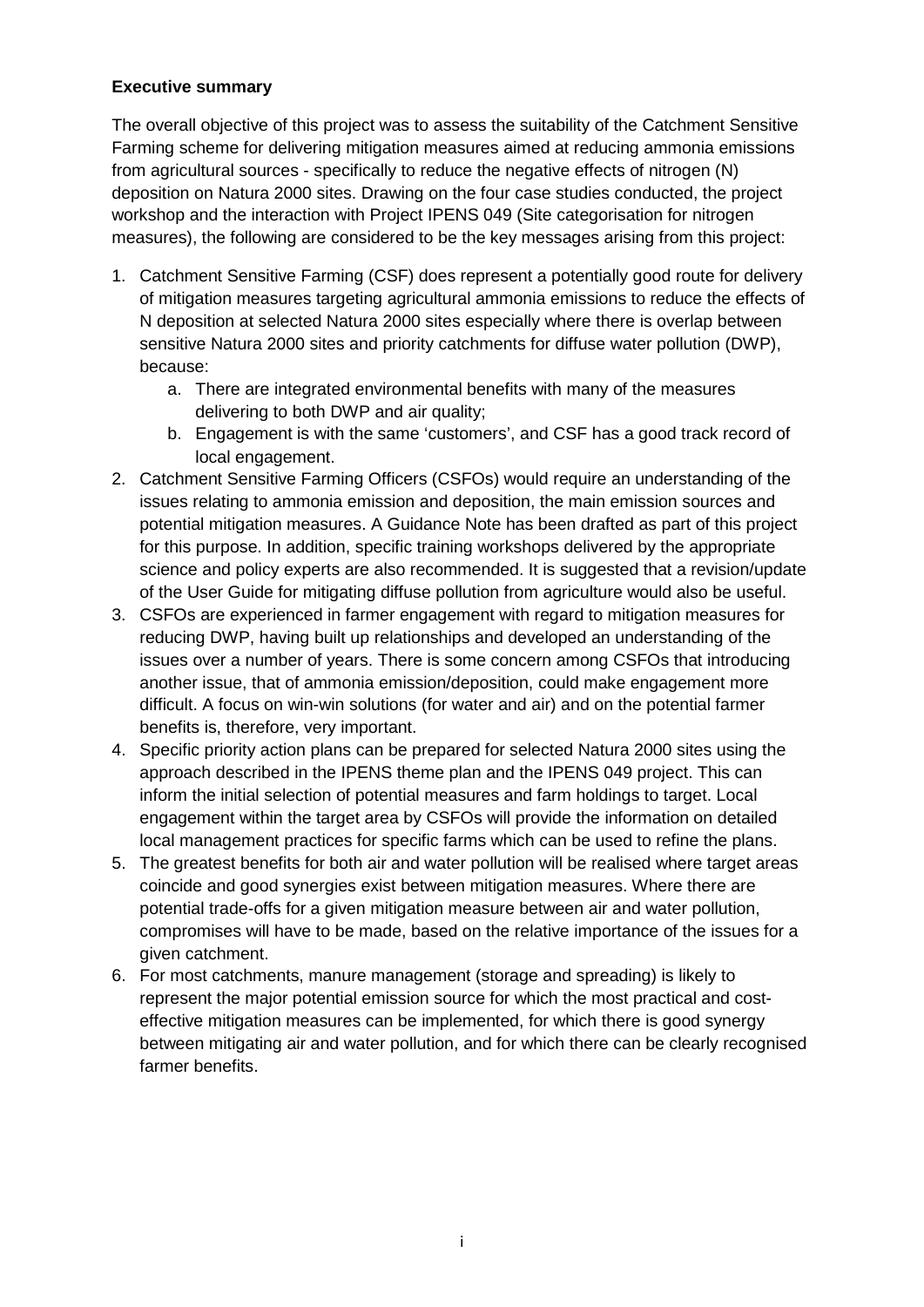### **Contents**

| 1.                         |       |  |                                                                       |  |
|----------------------------|-------|--|-----------------------------------------------------------------------|--|
| 2.                         |       |  |                                                                       |  |
|                            | 2.1.  |  |                                                                       |  |
|                            | 2.2.  |  |                                                                       |  |
|                            | 2.3.  |  |                                                                       |  |
|                            | 2.4.  |  |                                                                       |  |
|                            | 2.5.  |  |                                                                       |  |
| 3.                         |       |  |                                                                       |  |
|                            | 3.1.  |  | Identification of emission sources and potential abatement measures 9 |  |
|                            | 3.2.  |  |                                                                       |  |
|                            | 3.2.1 |  |                                                                       |  |
| 3.2.2.<br>3.2.3.<br>3.2.4. |       |  |                                                                       |  |
|                            |       |  |                                                                       |  |
|                            |       |  | General comments regarding potential mitigation measures 11           |  |
|                            | 3.3.  |  |                                                                       |  |
|                            | 3.4.  |  |                                                                       |  |
|                            | 3.5.  |  |                                                                       |  |
| 4.                         |       |  |                                                                       |  |
|                            |       |  |                                                                       |  |

#### **Annexes**

- **Annex 1: Culm Measures case study report**
- **Annex 2: Cerne and Sydling Downs case study report**
- **Annex 3: Minsmere and Walberswick case study report**
- **Annex 4: Norfolk Valley Fens case study report**

**Annex 5: Reducing the impact of agricultural ammonia emissions on Natura 2000 sites: A guidance note for Catchment Sensitive Farming Officers**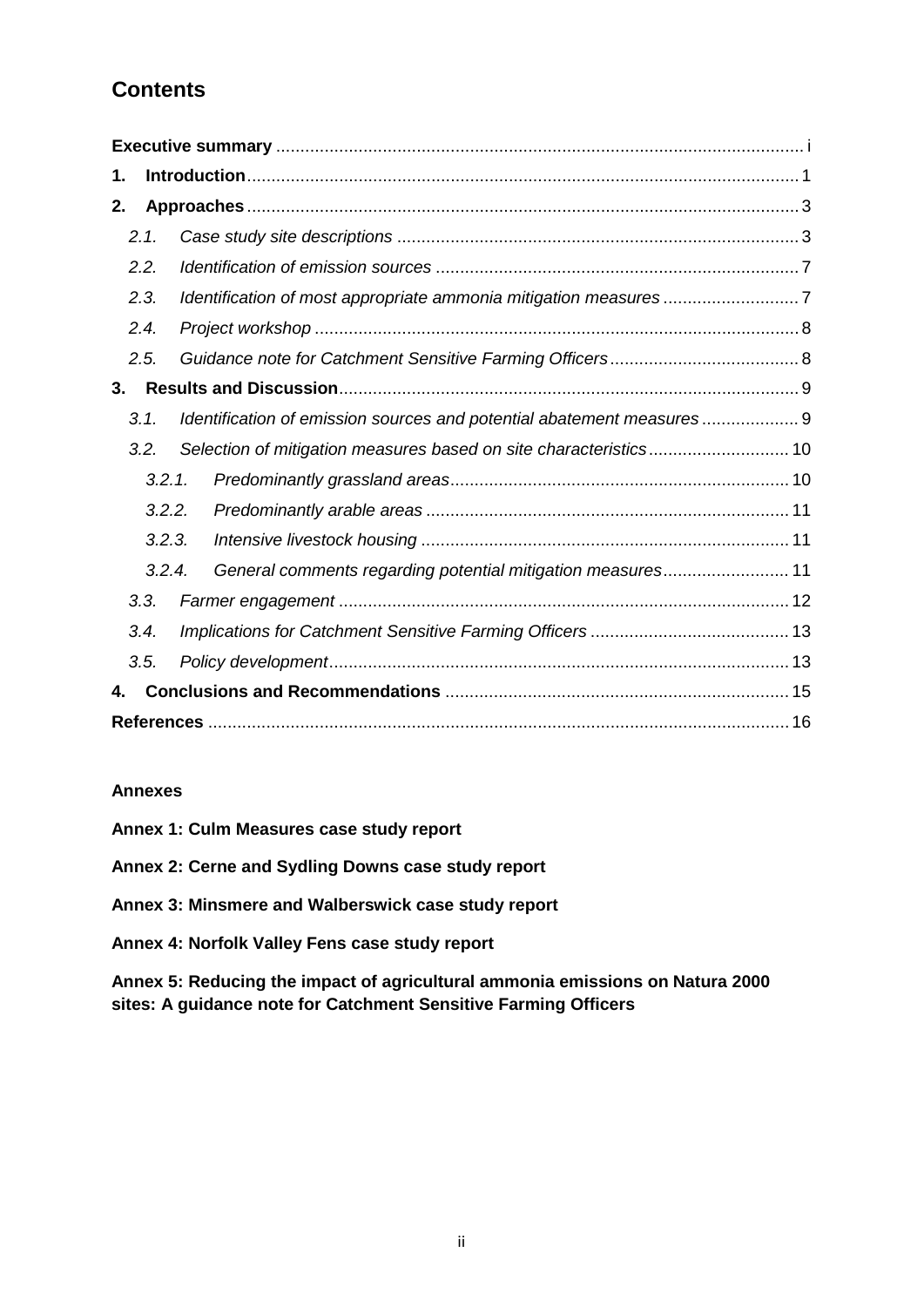#### **1. Introduction**

There is compelling evidence of the adverse effects of nitrogen deposition in terrestrial and freshwater ecosystems (e.g. Dise et al., 2011) . In the UK it is estimated that 70% of Special Areas of Conservation (SACs) exceed or partly exceed critical loads for nitrogen and critical levels for ammonia (NH<sub>3</sub>). UK nitrogen deposition derives from emissions of nitrogen oxides  $(NO<sub>x</sub>)$  and  $NH<sub>3</sub>$ , in almost equal parts but with significant local variations. Nitrogen oxides are mainly emitted by vehicles and other combustion sources while  $NH<sub>3</sub>$  is predominantly emitted by agriculture. Substantial reductions in  $NO<sub>x</sub>$  have been achieved in the UK over the last decade, with further significant reductions projected to 2020. Reductions in  $NH<sub>3</sub>$ emissions have been less substantial, declining by c. 20% since 1980 with a further 8% reduction expected by 2020. Proposed revisions of the National Emissions Ceilings Directive (NECD) are likely to result in a more challenging emission reduction target for the UK for 2030.

Ammonia emissions from agriculture therefore represent a significant local source for many of the Natura 2000 sites, and changing local agricultural practices could lead to significant reductions in N deposition at these sites. Previous by CEH have explored the potential of targeted measures to reduce N deposition at sensitive sites, and developed a framework for a site action plan for identification of the most appropriate abatement measures. A range of potential measures to reduce emissions exists from sources including livestock housing, manure storage and the spreading of livestock manures and fertilisers (Newell-Price *et al*., 2011). However, in contrast to countries such as the Netherlands and Denmark where changing practice has largely been in response to legislation, there has to date been only limited uptake of mitigation measures in the UK where we have largely relied on voluntary uptake of codes of good practice.

Catchment Sensitive Farming (CSF) is a joint project between the Environment Agency and Natural England, funded by Defra and the Rural Development Programme for England, which works in priority catchments (where evidence suggests that pollution from farming practices impacts significantly on water quality and aquatic habitats) within England with the objective of mitigating diffuse water pollution from agriculture. The priority catchments cover over 46% of the total utilisable agricultural area in England and engagement with farmers in these areas is through Catchment Sensitive Farming Officers (CSFOs). This is a voluntary initiative and CSFOs work with local farmers in the target areas to encourage adoption of practices to mitigate diffuse water pollution. CSFOs deliver training, information and advice on best practice and also assist with uptake of the Capital Grants available for specific infrastructure investments within specified target areas of the catchment.

Catchment Sensitive Farming represents a potential delivery mechanism for the targeted identification and implementation of mitigation measures aimed at reducing N deposition at Natura 2000 sites, taking advantage of the good local knowledge and contacts of the CSFOs and using the fact that it is a national scheme with the associated benefits in terms of delivering training and consistent messages. There are also benefits and potential synergies in bringing together the advice regarding water pollution and air quality. This IPENS 050 project assessed the potential of delivering targeted  $NH<sub>3</sub>$  abatement measures through the CSF scheme.

The overall aim of the IPENS 050 project was to assess the suitability of CSF as a delivery mechanism and develop guidance on how the potential  $NH<sub>3</sub>$  abatement measures can be targeted for an individual site.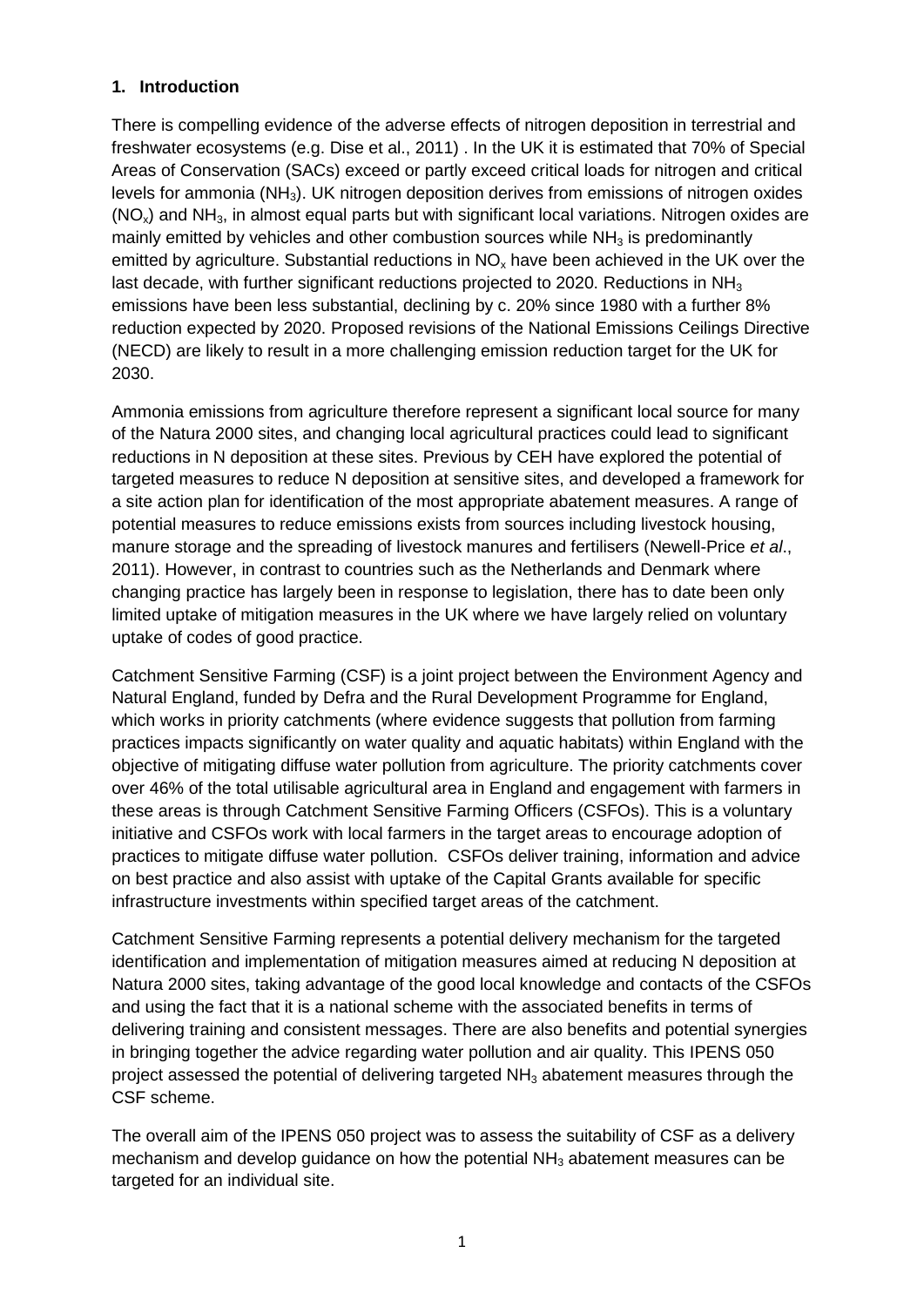The project conducted a detailed investigation of four Natura 2000 sites as case studies to inform this guidance:

- to show how a provided list of potential measures can be translated into a package of site-suited measures for a given Natura 2000 site;
- to investigate how the measures may be best spatially targeted around a given Natura 2000 site;
- to assess the practicality and information needed for establishing an optimal targeting of the measures, using CSF as a delivery mechanism.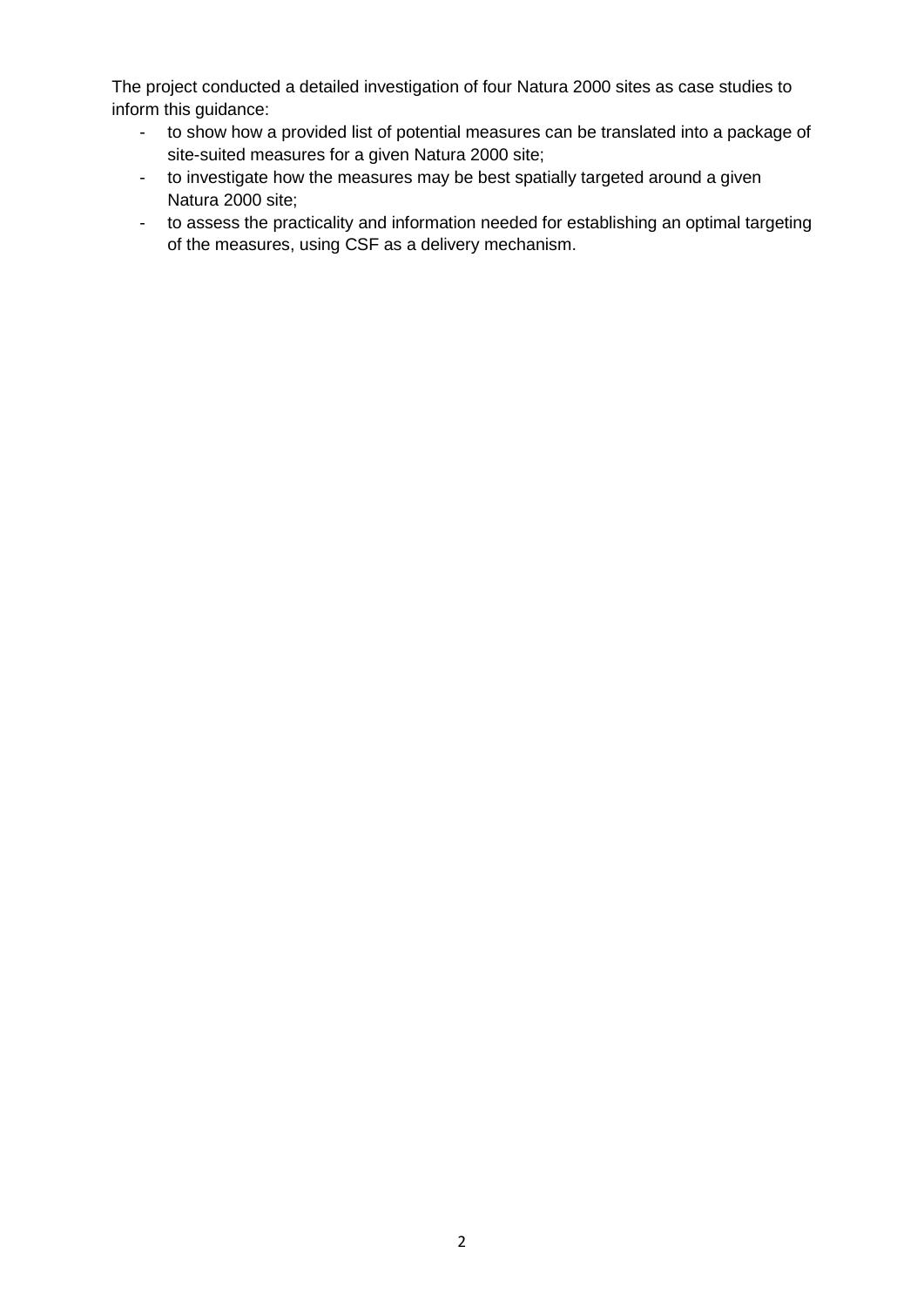#### **2. Approaches**

The project was based around four case study sites, selected for their contrasting agricultural landscapes and experience of their CSFOs, for which the processes of identifying potential  $NH<sub>3</sub>$  emission sources impacting on the Natura 2000 sites, the potential mitigation measures and the feasibility of CSFOs delivering targeted advice to encourage adoption of best practices with regard to  $NH<sub>3</sub>$  emissions was assessed. The project team worked with the CSFO for each site to develop a detailed case site report and these were brought together at a workshop held in London involving the project team, the CSFOs, the project Steering group and other relevant stakeholders from Defra, Natural England and the Environment Agency at which the common messages emerging from the case studies and the advantages and disadvantages of CSF as a delivery mechanism for  $NH<sub>3</sub>$  mitigation measures to reduce impact at Natura 2000 sites were discussed more widely.

#### *2.1. Case study site descriptions*

The four case study areas were agreed prior to commencement of the project as:

- a) Culm Grassland SAC (located in CSF target area E, Rivers Taw and Torridge)
- b) Cerne and Sydling Downs SAC (located in CSF target area 20, Rivers Piddle, Frome and Fleet Lagoon)
- c) Minsmere and Walberswick SAC (located in CSF target area 45, River Blythe and surrounding SSSIs)
- d) Norfolk Valley Fens SAC (located in CSF target area 10, Little Ouse Thetford Ouse)

Further descriptions of the study areas are given below, but their selection was based on providing contrast in terms of the agriculture, from grassland-based dairy, beef and sheep production in Devon, through mixed farming in Dorset and predominantly arable and intensive pig and poultry in East Anglia, giving differences in the potential  $NH<sub>3</sub>$  emission sources and mitigation options. A second important criteria for selection was to have an experienced CSFO in place, with a good knowledge of the local farming practices, experience of engaging with farmers regarding diffuse water pollution and who would be able to provide useful feedback regarding the potential of delivering  $NH<sub>3</sub>$  mitigation measures through CSF.



**Figure 1.** Location of the Culm Measures SAC. Red lines indicate SAC boundaries. Sites A to D were used in the project.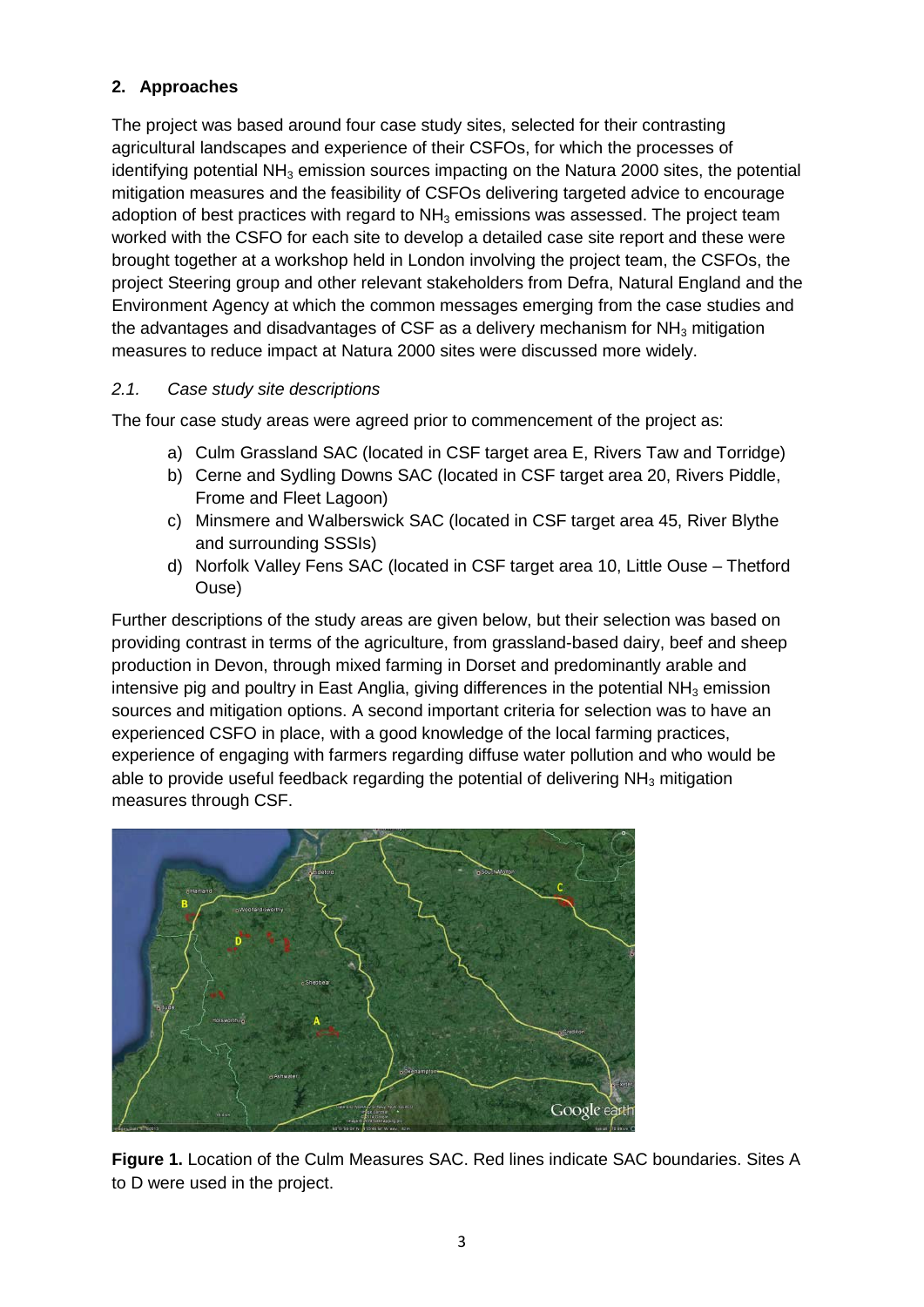

**Figure 2.** Typical agricultural landscape in the Taw/Torridge catchment.

The Culm Measures are acidic clay soils, poorly drained, which have given rise to a unique grassland habitat known as Culm grassland in Northwest Devon. While much of the area has been drained and improved for agricultural production, there are some remaining areas, including those designated as Natura 2000 sites (Fig. 1). The SAC comprises a number of sites, all of which lie within the catchment, but some lie outside of the specific target areas for diffuse water pollution. To assess all of the sites was beyond the resources of this project (they were assessed in IPENS 049, see Dragosits *et al*., 2014), therefore selected sites were chosen (labelled A to D in Fig. 1). Agriculture in the area is predominantly grassland based dairy, beef and sheep production (the typical landscape is shown in Fig. 2), generally made up of small to medium family farms, although a few intensive pig and poultry units also exist.



**Figure 3.** Location of the Cerne & Sydling Downs SAC. Bold yellow lines indicate SAC boundaries.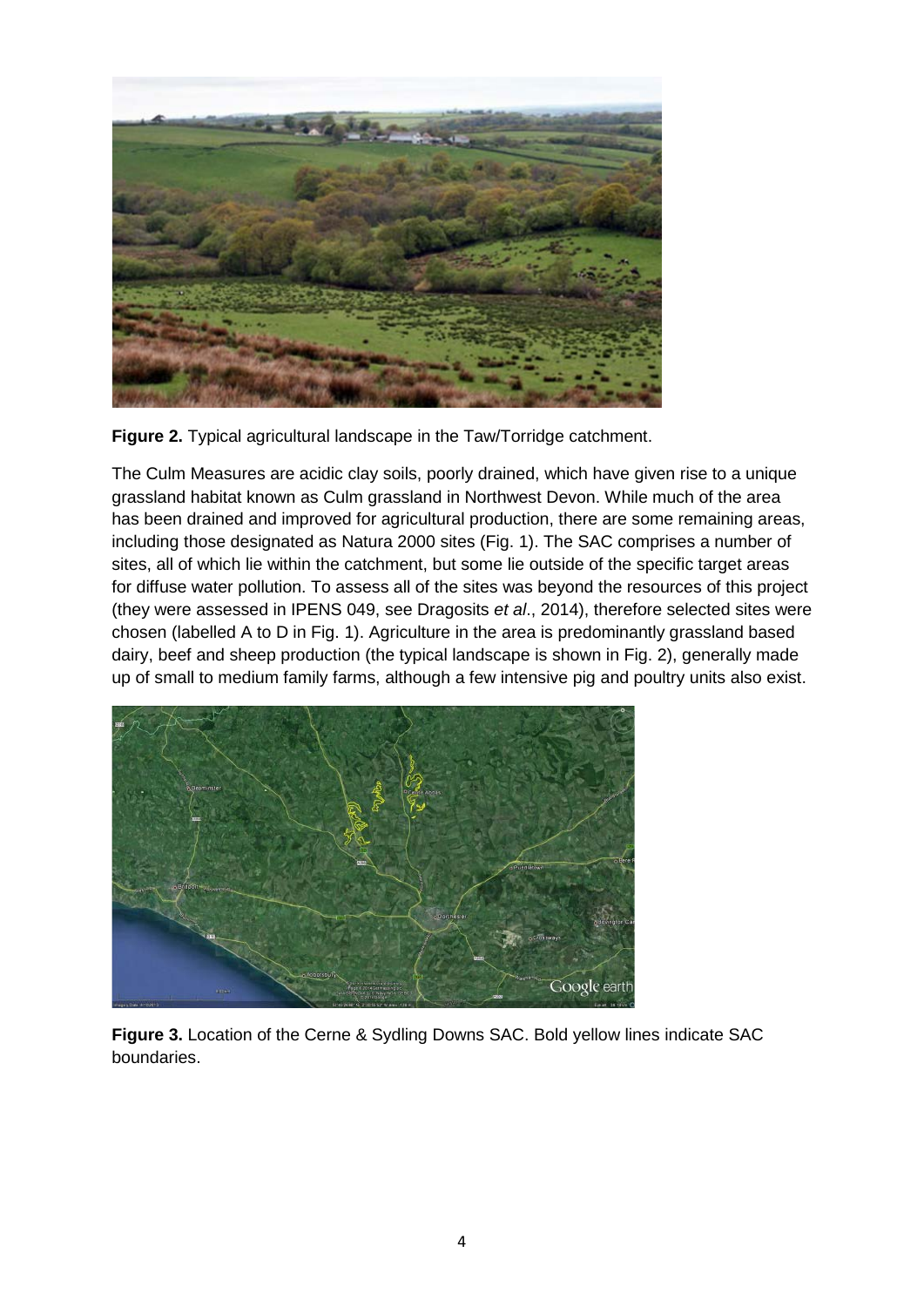

**Figure 4.** Typical agricultural landscape in the Piddle/Frome catchment

The Cerne and Sydlings Downs SAC are located in west Dorset, just north of Dorchester (Fig. 3). The site consists of a large area of semi-natural dry grassland over the west Dorset chalk. This type of calcareous grassland is almost entirely restricted to parts of Wiltshire and Dorset. Agriculture in the area is mixed, with a lot of cereal crop production but also dairy, beef and sheep production and some intensive pig production units (typical landscape shown in Fig. 4). The SAC consists of several sites, but all were considered together in this study. All lie within the catchment and within the specific target area for diffuse water pollution.

The Minsmere-Walberswick Heaths and Marshes are located on the North Sea coast between Southwold and Sizewell in Suffolk, extending over an area of coastline of approximately 11 km in length (Fig. 5). It includes a range of habitats, being made up of a complex mosaic of marshes, reed beds, shingle banks and lowland heath. Agriculture in the area is predominantly arable, outdoor pig production (Fig. 6) and a number of intensive indoor pig and poultry units. The SAC consists of several closely located sites, which were considered together, which lie entirely within the Blythe catchment and within the specific target area for diffuse water pollution.



**Figure 5.** Location of the Minsmere-Walberswick Heaths and Marshes. Red lines indicate SAC boundaries.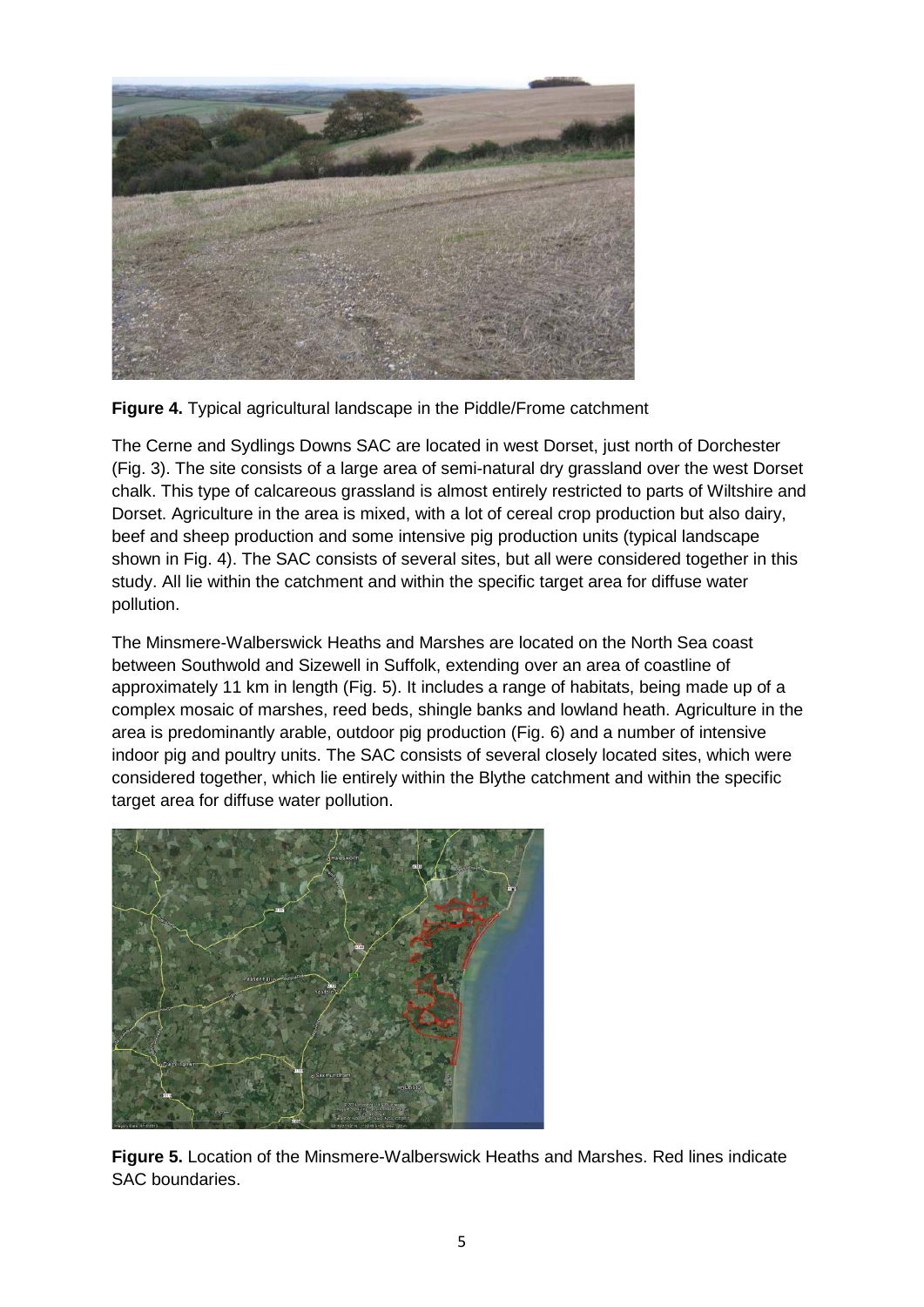

**Figure 6.** Outdoor pigs were a prominent feature of the Minsmere-Walberswick site.

Norfolk Valley Fens SAC comprises scattered sites (Fig. 7), primarily designated for the presence of rare spring fed alkaline fens which support a rich floral assemblage, in addition to strong populations of narrow-mouthed whorl snail and Desmoulin's whorl snail. The sites sit within a predominantly arable agricultural landscape but associated with a large number of intensive pig and poultry units. A number of the sites are located within the Little Ouse – Thetford Ouse catchment, although not all necessarily within the specific target area for diffuse water pollution, and other sites lie outside of the catchment entirely. Sub-sites A and B were selected for purposes of this study.



**Figure 7.** Location of the Norfolk Valley Fens. Bold yellow lines indicate SAC boundaries.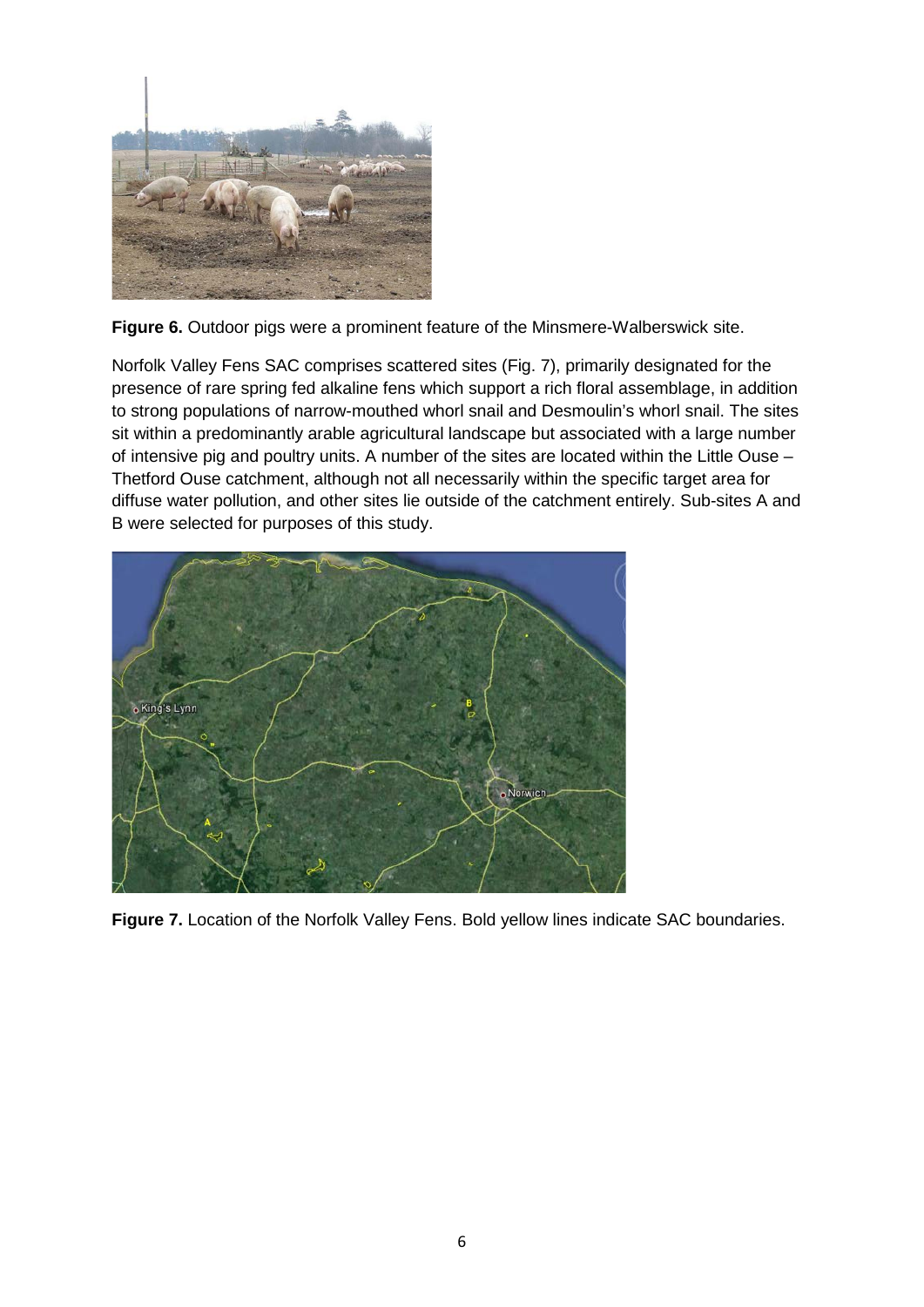

**Figure 8.** Typical agricultural landscape in the Little Ouse – Thetford Ouse catchment.

#### *2.2. Identification of emission sources*

An initial mapping was conducted for each site, using the boundary datasets for the designated Natura 2000 sites, identifying the sites within the context of the surrounding landscape (Figs. 1, 3, 5 and 7). Any known Industrial Emissions Directive (IED) permitted sites (large intensive pig or poultry housing) were then marked on the maps, together with details of the type and size of operation. More detailed information was then sought on the agricultural activities within a  $2 - 5$  km zone of the site boundaries. Aerial images (via GoogleEarth and StreetView) were interrogated to add further detail of potential emission sources, including livestock housing and manure storage facilities in particular. Initial maps detailing potential emission sources were then sent to the local CSFO for each case study site with questions aimed at confirming (or otherwise) the identified sources and providing more information on relevant management practices details of which could not be gained from aerial images, such as manure spreading methods and timings and existing adoption of any mitigation measures. Revised maps and tables were then developed detailing the emission sources most likely to be impacting on the Natura 2000 sites, taking into account the feedback from CSFOs regarding farm types, size and management practices (where known) and the prevailing wind direction.

#### *2.3. Identification of most appropriate ammonia mitigation measures*

Following identification of the most important emission sources for a given Natura 2000 site, a list of the most appropriate  $NH<sub>3</sub>$  abatement measures specific to that site was developed. There are a number of potential  $NH<sub>3</sub>$  mitigation measures, which can be grouped according to the emission source they apply to: livestock housing (e.g. air scrubbers for intensive pig or poultry housing); manure storage (e.g. covering of slurry tanks and lagoons); manure application to land (e.g. use of low emission slurry application techniques such as shallow injection); fertiliser (e.g. use of urease inhibitors with urea fertiliser); whole system (e.g. dietary changes for livestock). These abatement measures have been summarised in the IPENS theme plan on atmospheric nitrogen and Natura 2000 with more detail for most also provided in the User Guide for mitigating diffuse pollution from agriculture (Newell-Price *et al*., 2011).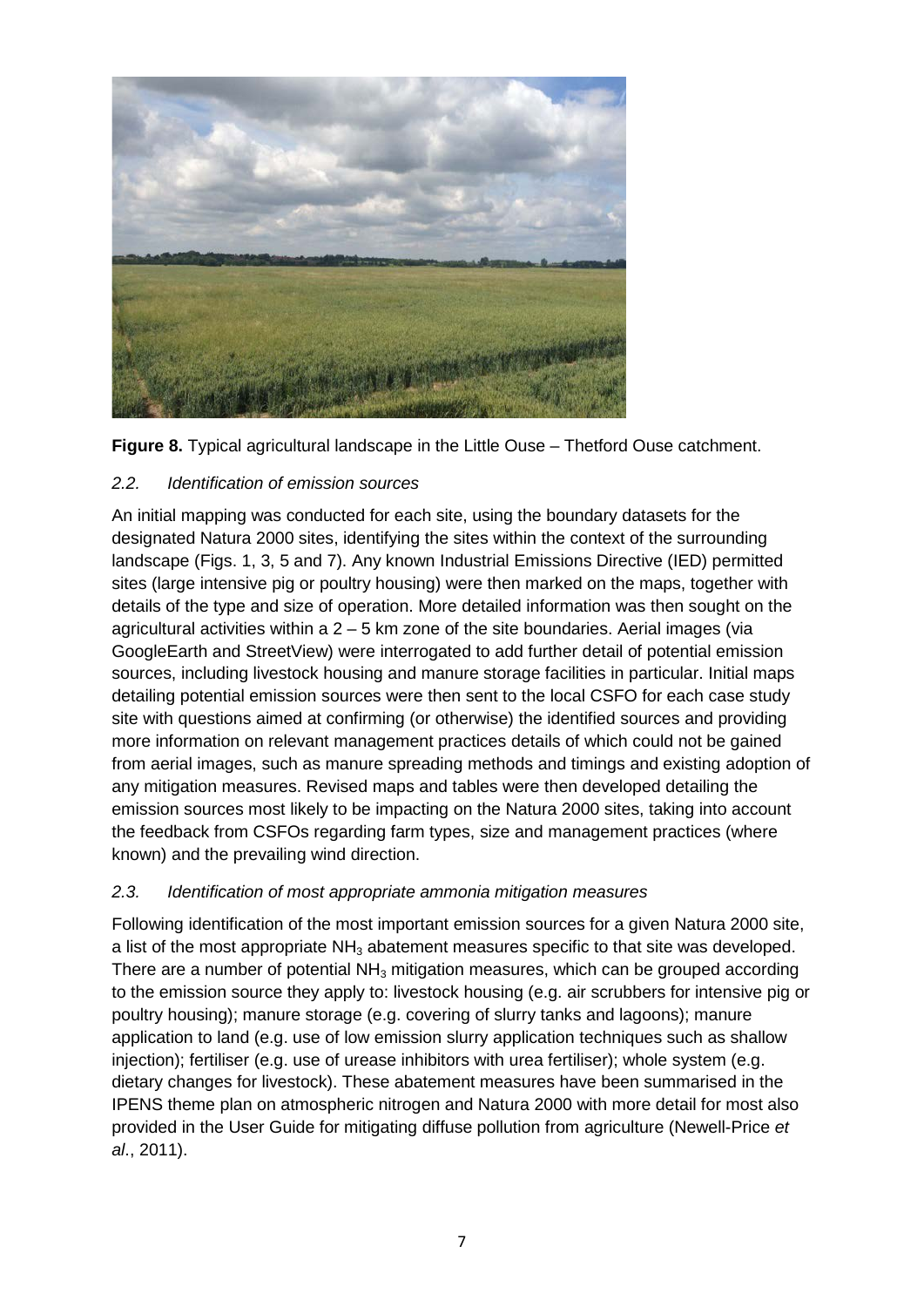The list of recommended abatement options for each site was based on the relative importance of the emission sources, the relative effectiveness of the various abatement measures and consideration of the practicalities and costs of implementation. Importantly, any potential secondary impacts of the abatement measures were also considered, such as 'pollution swapping', where implementation may give a reduction in  $NH<sub>3</sub>$  emissions but an increase in another pollutant pathway (increased nitrate leaching or nitrous oxide emissions), and potential farmer benefits such as improved manure nitrogen use efficiency.

There was insufficient resource within the project to conduct any detailed impact assessment modelling of implementation of the potential measures. However, the project has provided more detailed farm practice data and associated NH<sub>3</sub> emission factors to project IPENS 049 which will conduct a cost-benefits analysis for the Culm Grasslands and Cerne and Sydling Downs sites.

#### *2.4. Project workshop*

On completion of the four case studies, a project workshop was convened to present the results to the project Steering Group and a wider group of Defra, Natural England and Environment Agency stakeholders. The aims of the workshop were to:

- Discuss the approaches taken and the degree of success in identifying the main emission sources and potential mitigation measures.
- Discuss farmer issues how to engage, barriers to uptake, incentives.
- Discuss CSFO issues change in focus from water pollution, knowledge and training requirements.
- Discuss wider policy objectives of how best to meet multiple objectives and the potential of CSF for delivering  $NH<sub>3</sub>$  measures.

#### *2.5 Guidance note for Catchment Sensitive Farming Officers*

Based on the outcomes of the case studies and the workshop discussions, a Guidance Note was drafted for CSFOs on a targeted approach to reducing the impact of  $NH<sub>3</sub>$  emissions on Natura 2000 sites.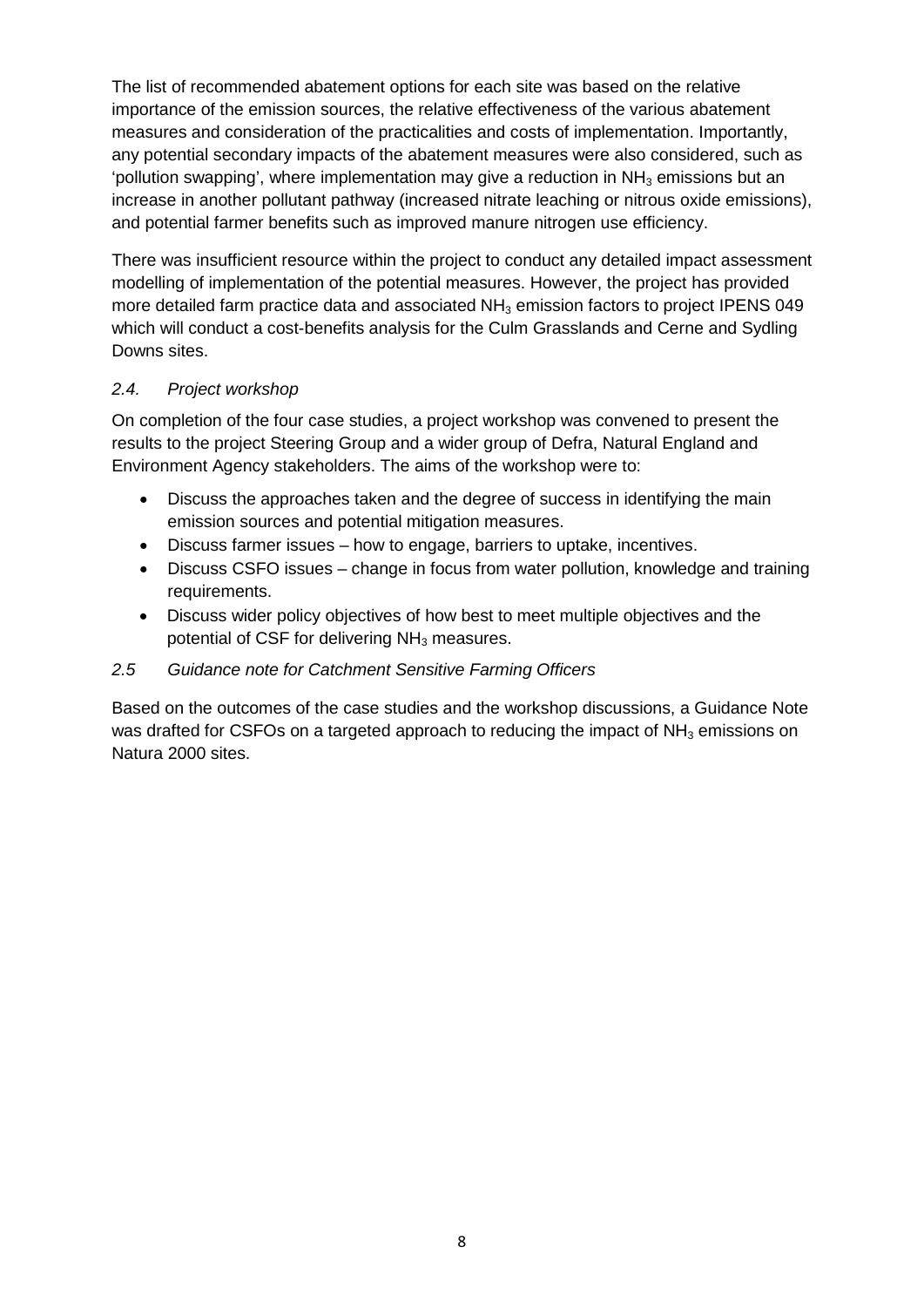#### **3. Results and Discussion**

#### *3.1. Identification of emission sources and potential abatement measures*

The four case studies are presented in detail in Annexes  $1 - 4$ . There was some variation as to the degree of success in identifying the major emission sources for the four sites. For the Culm Grasslands site, there was generally good agreement between potential sources identified using the aerial mapping and those known by the local CSFO, although the detail of knowledge of the CSFO varied considerably across the catchment, being greater for the specific target area for diffuse water pollution. Similarly, for the Minsmere and Walberswick Heaths, there was good general agreement that the large number of outdoor pigs bordering the SAC were likely to be the major local emission source. However, for the Cerne and Sydling Downs site, the aerial mapping proved to be fairly inaccurate, with several of the potential emission sources actually being redundant livestock buildings or misidentified, and a number of actual emission sources being missed completely. For the Norfolk Valley Fens, CSFO knowledge of farming activities around the selected sites was not as detailed, so there was no indication of the degree to which the aerial mapping had successfully identified potential sources.

Project IPENS 049 (Site categorisation for nitrogen measures) also included the Culm Grasslands as a case study site. IPENS 049 made use of detailed spatial data sets including  $NH<sub>3</sub>$  concentration maps from FRAME model runs and concentration based estimates of N deposition and farm holding-level details of the June Agricultural Survey (for livestock numbers). There are some differences in the detailed maps produced by both projects regarding potential influencing sources, but the general conclusions were the same, i.e. that local emissions from agricultural activities were greatest around sub-site D (Fig. 1) and predominantly related to dairy farming activities which should therefore be the focus for mitigation measures. While only based on a single comparison of case site studies, it is reassuring that the 'cruder', less-detailed approach used in IPENS 050 identified the same focus target area as the more detailed IPENS 049 approach. Ultimately, the accuracy of both approaches will depend on the level of local farm activity data that can be provided, and this would certainly be critical in terms of providing impact assessments or cost-benefits analyses.

There were a number of differences, but also important similarities, in the type of emission sources identified across the four case study sites. For the Culm Grasslands, dairy farming was the major source with the larger housing units and outdoor yards being identified as important sources. For Cerne and Sydling Downs, there were few specific livestock housing sites identified as major local sources, with the exception of the identified IED-permitted pig farm. At Minsmere and Walberswick Heaths, the outdoor pig production bordering the site was identified as a main local emission source. For the Norfolk Valley Fens, intensive pig and poultry housing were identified as important potential emission sources. Across all sites, manure storage and application to land close to the SAC sites was identified as important potential emission sources near the SAC. The zone of influence of these different emission sources will depend on actual management practices and local conditions including topography, soil conditions and prevailing wind direction. Additionally, the general intensity of agricultural activities within the wider region around the SAC will influence the extent to which NH<sub>3</sub> concentrations at the SAC are elevated. However, some generic guidance can be given as to the area around the SAC in which the different activities will be having a major local contribution: dairy housing (including outdoor yards) and intensive pig and poultry housing units within 2 km upwind or 1 km downwind; slurry storage lagoons (large surface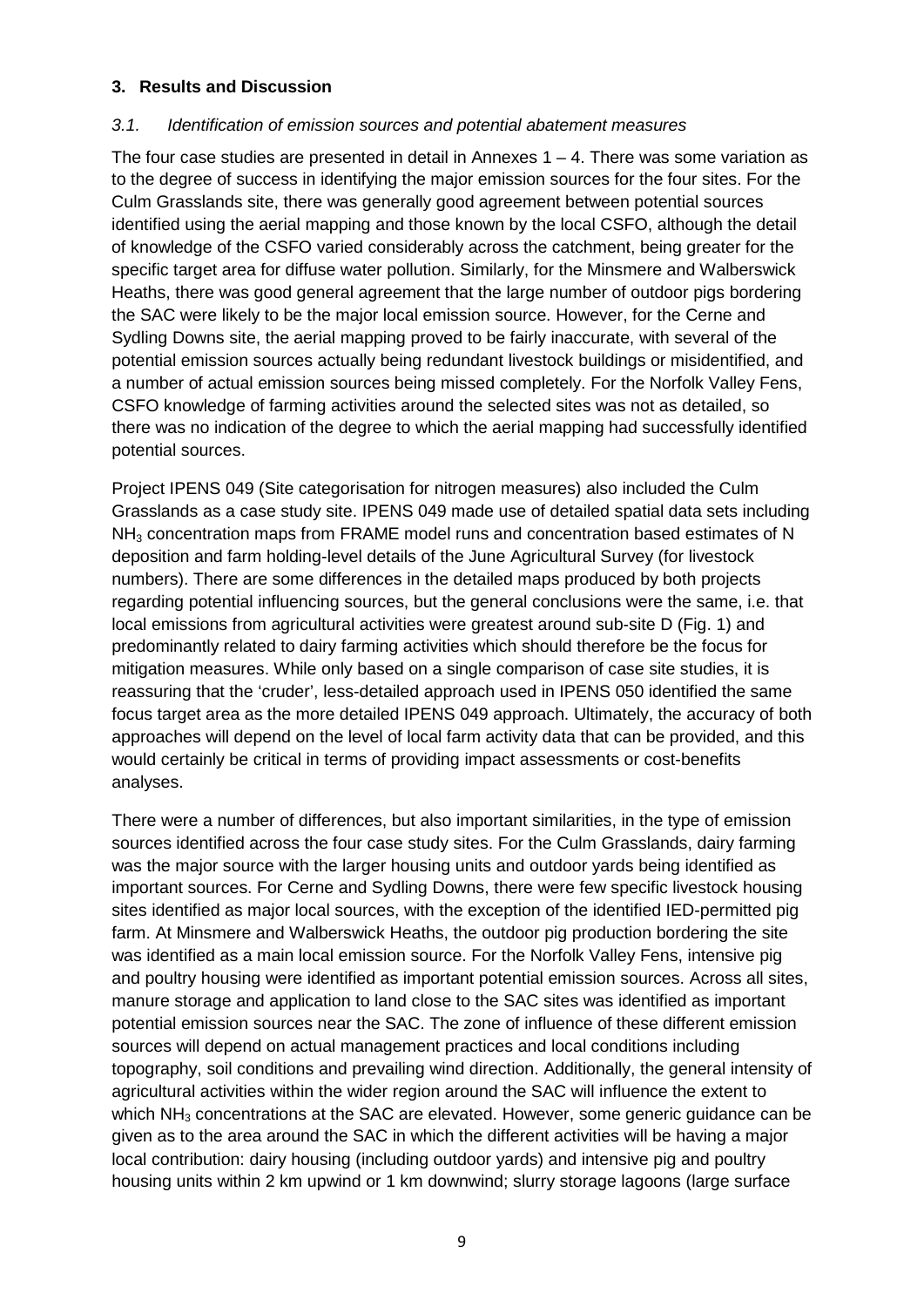area) within 2 km upwind or 1 km downwind; cattle, pig or poultry manure heaps and all livestock manure spreading operations within 500 m (upwind or downwind).

#### *3.2. Selection of mitigation measures based on site characteristics*

From the case studies, it was evident that the selection of mitigation measures will depend on the type of agriculture in the area and on potentially constraining features such as soil type and slope. Measures to mitigate  $NH<sub>3</sub>$  emissions from land application of livestock manures are among the most cost-effective (per kg of NH<sub>3</sub> emission abated), practical and easily-implemented of measures aimed at reducing emissions from agriculture and, although differing in detail, applicable across all sites. Housing measurements are generally the most expensive, and often not possible to retro-fit. However, specific options may arise within a given catchment and all options should therefore be considered as potential at the outset. Obviously, the strongest focus regarding uptake of options should be in the region close to the site, as described above, but adoption of options more widely within a given catchment will all contribute to reducing elevated  $NH<sub>3</sub>$  concentrations.

#### *3.2.1. Predominantly grassland areas*

Grassland-based agriculture dominates much of the west of England, typically featuring dairy, beef and sheep production and Case study site 1 (Culm Grasslands) is a good example of this. For land spreading measures, opportunities to rapidly incorporate manures into the soil after spreading are likely to be limited, although should be encouraged where tillage operations do occur. More emphasis should therefore be placed on low emission slurry application measures. The most effective method applicable to grassland is shallow injection, although this is not appropriate for all cases, particularly on stony soils. Shallow injection of slurry on shallow soils overlying chalk, such as in the Cerne and Sydling Downs study area would greatly increase the risk of leaching to ground water. Similarly, on heavy soils under 'plastic' conditions, shallow injection slots can effectively become channels, which if on a slope can cause considerable run-off of slurry, potentially to surface waters. Under such circumstances, trailing shoe application is more appropriate, although associated with a lower emission reduction.

For manure storage, the main focus is likely to be on slurry stores, predominantly associated with medium to large dairy farms. For above-ground tanks, the most effective measure is to fit a rigid tent-like cover. This has the additional benefit of excluding rainfall from the tank which in high rainfall areas can significantly reduce the volume of slurry to be applied to land and will also reduce methane emissions from the store. However, this measure is relatively expensive and not all existing tanks have the required structural integrity to enable a cover to be fitted. A less expensive, although less effective option is the use of floating covers, such as expanded clay granules. These can be used on slurry tanks and lagoons (which are otherwise very difficult to cover), but will not exclude rainfall. Where new storage facilities are required, the use of slurry storage bags, with minimal emission, should be considered as an option. Covering of solid manure heaps with plastic sheeting is an effective emission reduction measure which could be targeted to manure heaps close to the site, but only if the manure is rapidly incorporated following subsequent application to land, otherwise any emission reductions at the storage stage will be offset by greater emissions following spreading. This measure is therefore unlikely to be widely applicable in predominantly grassland agricultural areas.

Measures targeted at dairy cattle housing are among the more costly to implement and often impractical to retro-fit to existing housing. Where renovations or expansion is taking place,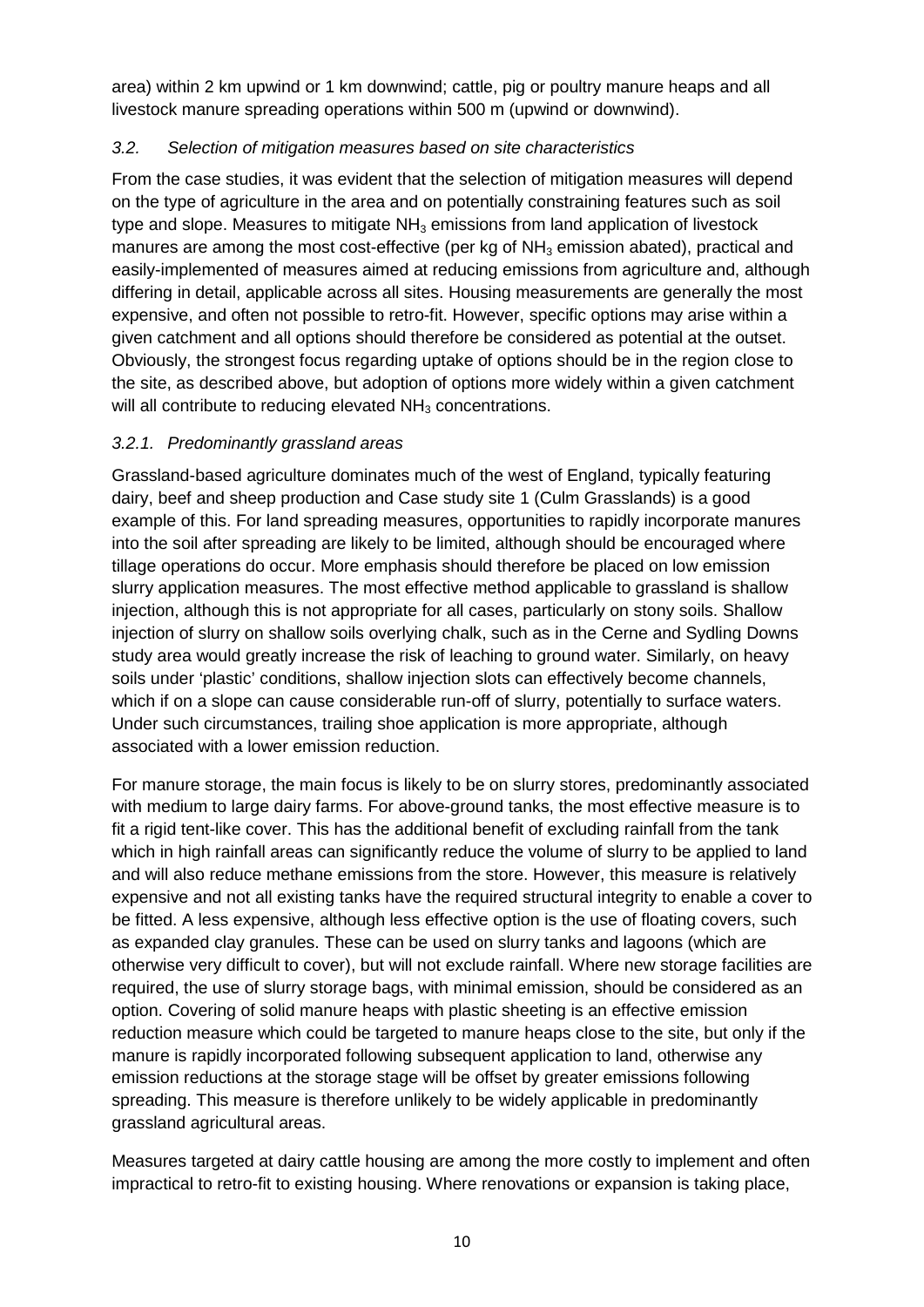then opportunities should be taken to incorporate emission reducing features such as efficient manure removal systems into the new housing design. For existing housing and outdoor yard areas, steps can be taken to minimise the area of fouled concrete from which emissions will occur. Roofing over of outdoor yard areas will reduce emissions to some extent and is also a measure recommended to reduce diffuse water pollution.

#### *3.2.2. Predominantly arable areas*

In arable areas, mitigation measures will be focussed largely on manure and fertiliser application. Livestock manures (and/or digestates and other biosolids) may be imported to the area from further afield for spreading. A significant proportion of the manures (and in particular the solid manure) will be applied in conjunction with tillage operations. Opportunities should therefore be taken to encourage rapid incorporation (within 4-6 h of application) of the applied manure, by plough (most effective) or other form of cultivation, which will greatly reduce  $NH<sub>3</sub>$  emission; between 50 -90% of the total emission after application typically occurs within the first 24 h. Covering with plastic sheeting of solid manure heaps established in fields close to the site prior to spreading and incorporation should be encouraged, particularly for high N content manures such as from poultry (this is an existing requirement for Nitrate Vulnerable Zones to minimise leaching). For slurries applied to growing crops, the most appropriate low emission application method is band spreading by trailing hose. Large boom-width machines are available so that applications can be made from the established cropping tramlines.

Use of urea-based fertilisers is associated with greater  $NH<sub>3</sub>$  emissions than other commonlyused forms of fertiliser in England. Where urea use on arable cropping is prevalent close to the site, potential mitigation measures include switching from urea-based fertilisers to another form (e.g. ammonium nitrate) or use of a urea-based fertiliser product which also incorporates a urease inhibitor, greatly reducing emissions.

#### *3.2.3. Intensive livestock housing*

Larger intensive pig and poultry units are likely to have already been assessed and implemented appropriate emission reduction technology as part of complying with the Industrial Emissions Directive. However, there may be further potential for adoption of emission reduction measures on such units and on smaller (below IED-threshold) units. As noted above, housing measures are often expensive and some are only applicable for new buildings. Opportunities should be taken therefore where housing renovation or expansion occurs to encourage the adoption of specific emission reduction measures, which might include floor design for pig housing, rapid slurry removal or slurry acidification systems, manure drying systems for poultry housing and air scrubbers for pig or poultry housing. Covering of slurry tanks and lagoons, as described for cattle slurry above, or the use of slurry storage bags for new/increased storage provision, will also be appropriate measures to consider. The establishment of tree belts around intensive housing and/or slurry storage can give some emission reduction (up to c. 20%) through reducing air flow around the emission source and direct canopy recapture of emitted  $NH<sub>3</sub>$  and may be an appropriate measure to consider for some situations.

#### *3.2.4. General comments regarding potential mitigation measures*

Associated benefits of low  $NH<sub>3</sub>$  emission manure application techniques include lower odour emissions during and after application and potentially improved manure nitrogen use efficiency. Theoretically, the amount of nitrogen saved through lower  $NH<sub>3</sub>$  emissions would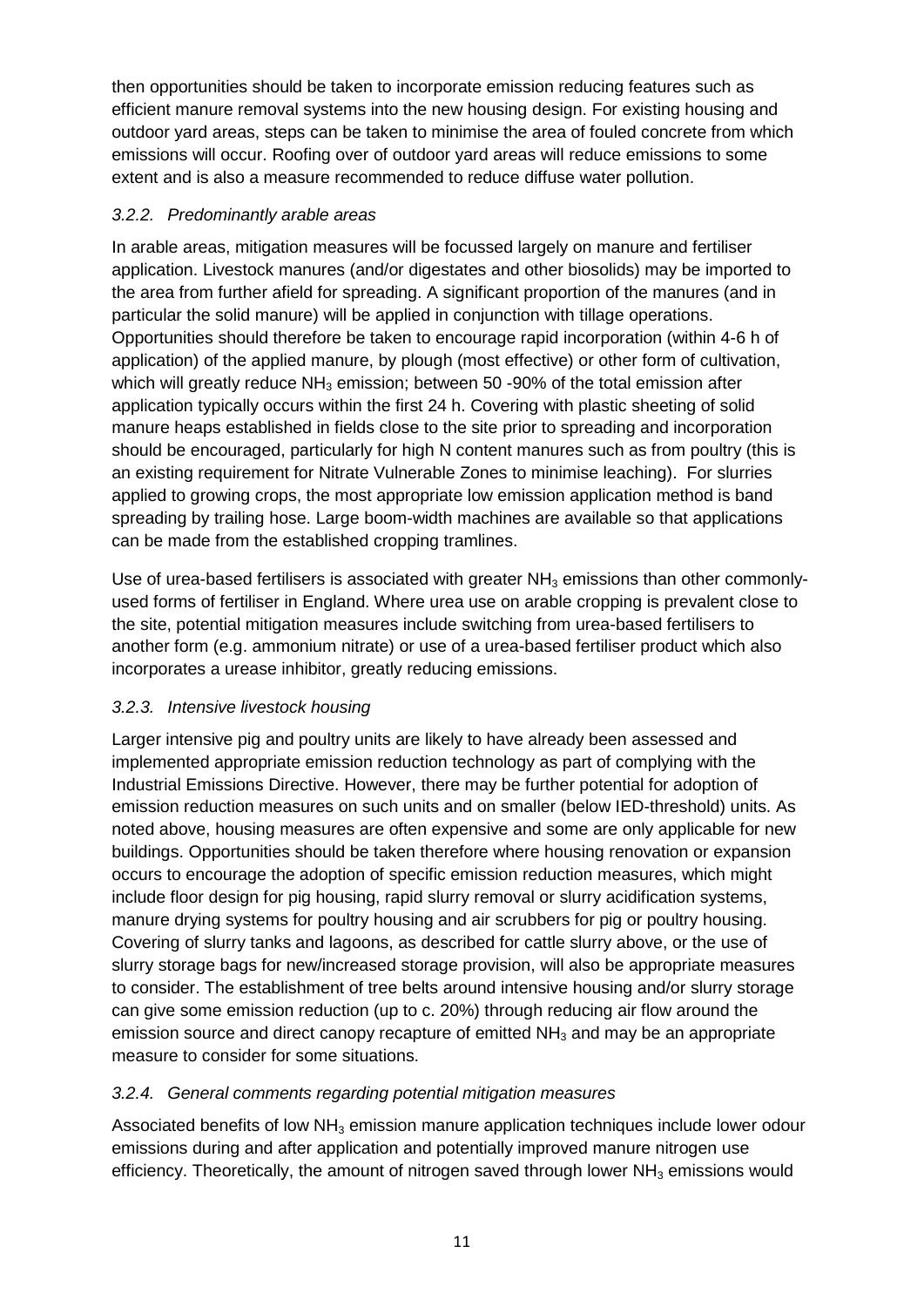be directly available for crop uptake and therefore have an equivalent inorganic fertiliser nitrogen value. The extent to which this is realised in practice will depend on application rates and timings and prevailing soil and weather conditions. Shallow injection and trailing shoe application to grassland have the additional benefit that they do not cover the grass leaves with slurry, giving an expanded window of application timing as there can be a shorter 'lay-off' period before cattle grazing or silage harvest. The potential for pollution swapping, by increasing nitrate leaching or nitrous oxide emissions, is small if applications are made at agronomically appropriate rates and timings.

Some of the existing measures being implemented in the case study sites through CSF for reducing diffuse water pollution may also have benefits for  $NH<sub>3</sub>$  emissions. In particular, the covering of livestock gathering yards and covering of slurry and manure stores will result in  $NH<sub>3</sub>$  emission reductions. The extent to which these will benefit the Natura 2000 sites depends on the location of such activities and therefore the extent to which existing diffuse water pollution target areas overlap with the identified  $NH<sub>3</sub>$  emission reduction target areas. Similarly, the manure management measures being proposed to give  $NH<sub>3</sub>$  emission reductions will yield some benefits for diffuse water pollution, through reduced run-off, but may not be located in the appropriate target areas. However, while not always targeted, these synergies will provide benefits to reducing diffuse pollution to air and water in general.

#### *3.3. Farmer engagement*

There is a good track record of CSFO engagement with farmers regarding the issues around diffuse water pollution, although it has taken time to develop this dialogue. The  $NH<sub>3</sub>$ emission/deposition issue is similar in that emissions generally occur from a number of diffuse sources upwind of a site which is then being negatively influenced through subsequent deposition. It is not easy therefore to directly associate a given farm or individual source with the downwind effects. Given the timescale of subsequent effects and potential recovery, it can also be difficult to demonstrate that changes in practices on a given farm will have beneficial effect on the site being protected. However, given the similarities with the diffuse water pollution issue and the successes that CSFOs have had with farmer engagement around that, there is no reason to think that engagement on the diffuse air pollution issue will be any more difficult. One cautionary note raised by some CSFOs during the project was the danger of overloading farmers with 'yet another environmental issue' and that there would definitely be benefits in dealing with the water and air issues in an integrated way.

There have been some awareness raising activities regarding  $NH<sub>3</sub>$  with the agricultural industry in the past, and potential mitigation measures certainly feature in the Code of Good Agricultural Practice. There has also been strong recent engagement with the National Farmers Union regarding the revision to the National Emission Ceilings Directive and what implications that might have for UK agriculture. Large pig and poultry units will also have come across the issue through the IED permitting procedure. However, on an individual farmer basis, CSFOs are probably best to engage on an integrated environmental benefit delivery (good for water and air) and to highlight potential farmer benefits. The most positive story here, which fits well with the identified mitigation measures, is to focus on best manure management practices to improve nutrient utilisation and reduce diffuse pollution to water and air. CSFOs would continue to deliver advice as before through farmer visits, workshops, advisory notes etc., but potentially in new target areas and delivering an integrated package of advice.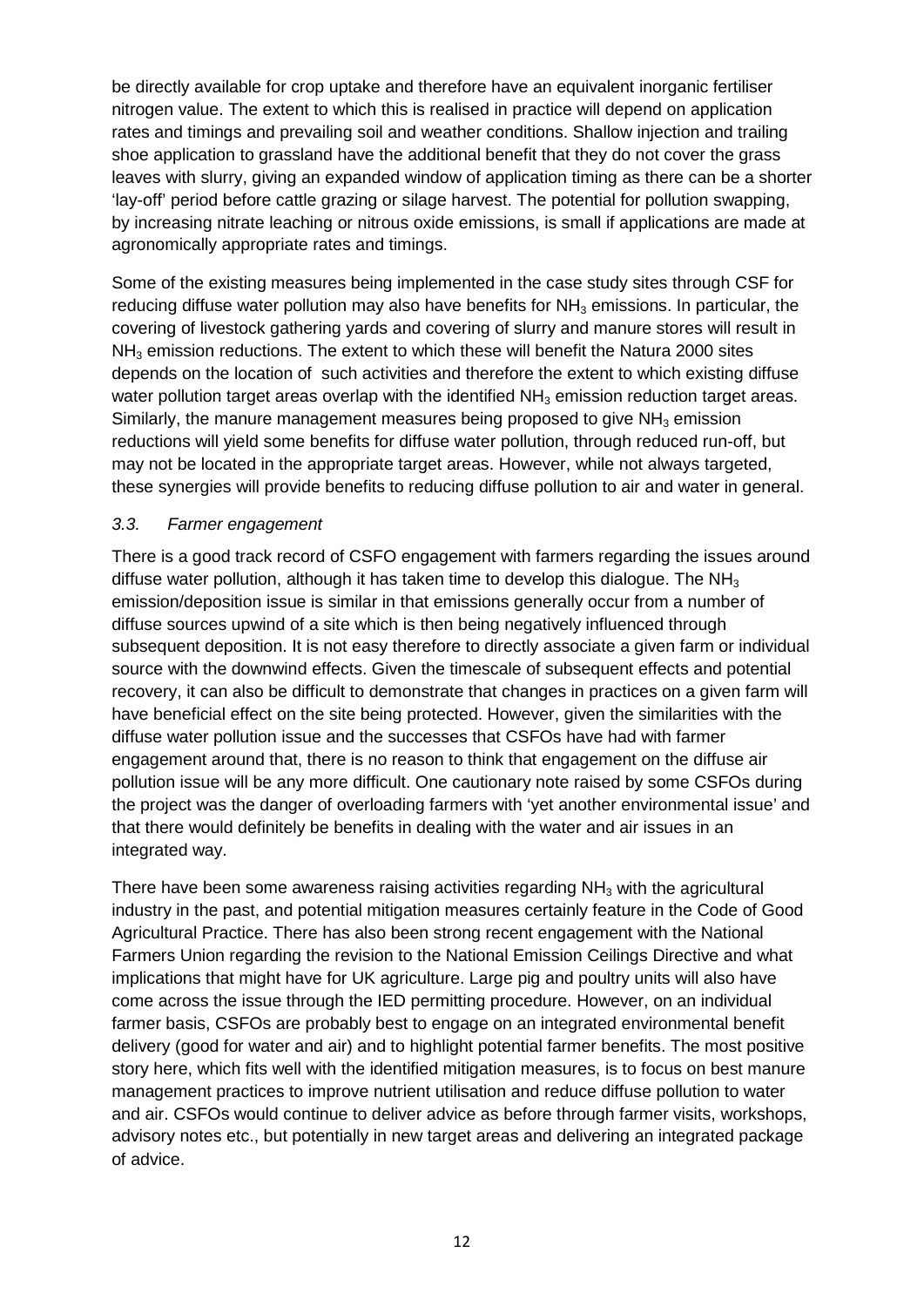Consideration should also be given to engagement with not just farmers, but other operators within the sector such as contractors and equipment suppliers. Increasingly, manure application operations are carried out by contractors, and the opportunity may therefore exist through engagement with farmer and contractor around a specific site to influence slurry spreading methods not just in the target area but more generally over the area covered by the contractor. Similarly, discussions with local equipment suppliers (slurry storage, spreading equipment, livestock housing) to raise their awareness of potential options and promote discussion and awareness more widely within the local agricultural community are likely to be beneficial.

#### *3.4. Implications for Catchment Sensitive Farming Officers*

It was evident from this project that while CSF might represent a good potential route for  $NH<sub>3</sub>$ measures delivery to protect Natura 2000 sites, there would be a need for increased resource for CSFOs to deliver to both water and air target areas and a greater knowledge within CSFOs regarding NH<sub>3</sub> emission sources and mitigation measures. Vitally important would be for CSFOs to gain a good understanding of the impacts of  $NH<sub>3</sub>$  emission and deposition, the main emission sources, likely distance of effects, potential mitigation measures and the factors which will influence the effectiveness of those measures; the CSFO needs to be fully 'signed up' to the message in order to be able to deliver effective advice within the catchment.

Clear guidance will need to be provided on where the specific target areas for  $NH<sub>3</sub>$  mitigation measures are within the catchment, based on identification of the major emission sources in relation to the Natura 2000 sites as described above. The CSFOs will then need to engage with farmers in the target area to get a better understanding of the current management practices and where the best opportunities for mitigation might exist. The CSFOs will need a clear idea of the 'package' of advice and potential grants which they can offer to farmers in the target areas.

The Guidance Note developed as part of this project (Annex 5) will provide a useful information source for CSFOs and will complement existing sources including the User Guide. In addition, specific training will be required, ideally through workshops delivered by the appropriate science and policy experts, with potentially a different focus for different regions. Additionally, linkages between IED-permitting activities and CSFOs, where relevant, would be beneficial, as CSFOs would have had little interaction with intensive pig and poultry farms to date.

#### *3.5. Policy development*

Delivery of NH<sub>3</sub> measures to protect Natura 2000 sites through the existing CSF scheme would seem possible as a) there will be integrated environmental benefits in addressing both diffuse water and air pollution through the same mechanism; and b) engagement is with the same 'customers' and CSFOs have a good track record for this. The following considerations that need to be taken into account in deciding on the preferred approach:

- Firstly, a small number of Natura 2000 sites are located outside of existing CSSF catchments, and would therefore see no benefit or would require the establishment of new target catchments. Approximately 80% of sensitive Natura 2000 sites with elevated  $NH<sub>3</sub>$ deposition are located wholly or partly within current CSF priority catchments and those outside are predominantly coastal or upland sites where the local approach is unlikely to deliver significant results, so this is a relatively minor issue.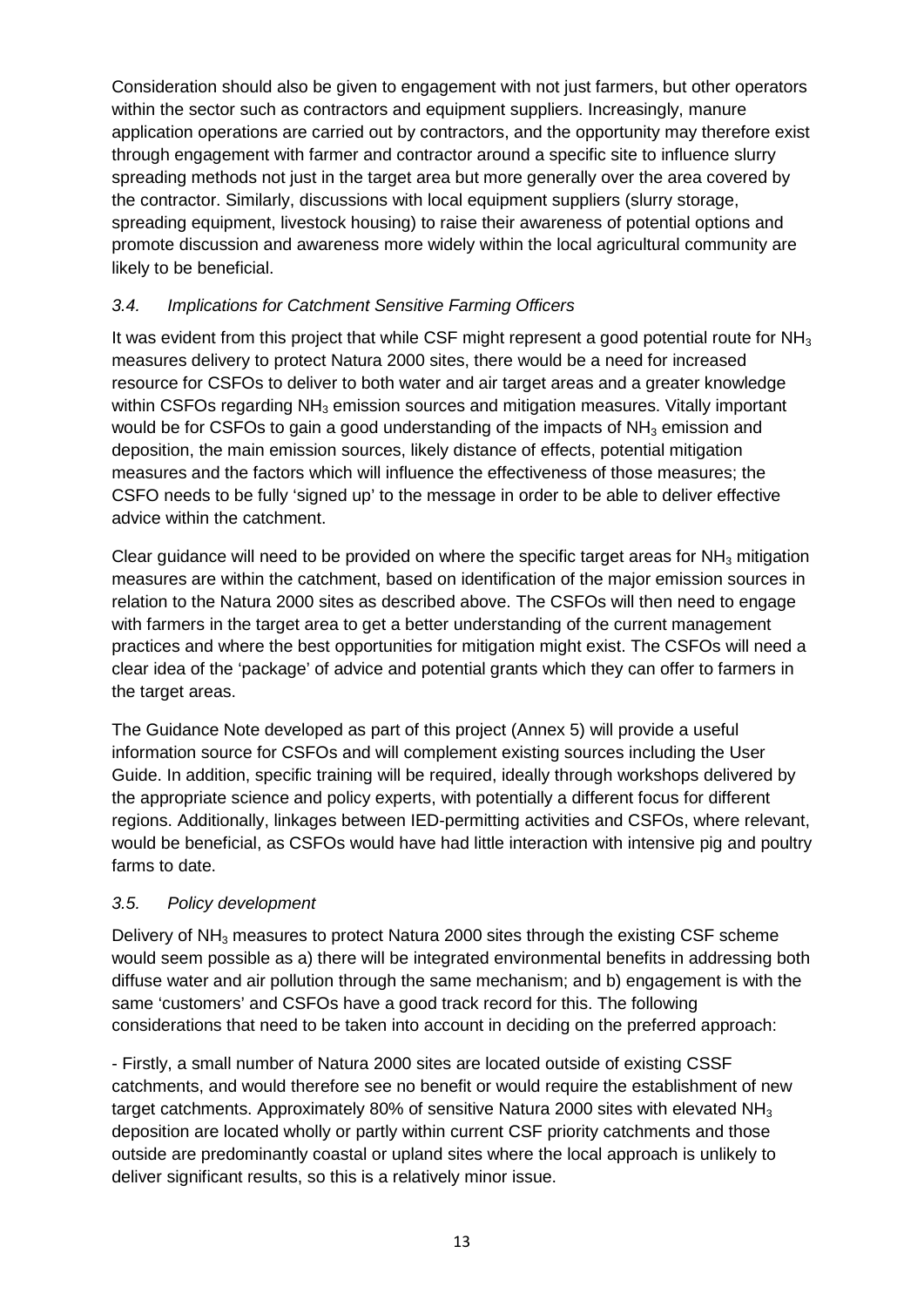- Secondly, within a given catchment, the target area defined for the Natura 2000 site may be different from that specified for diffuse water pollution. With a limited resource and time, clear steer would need to be given over the priorities to place on resource use for a given catchment.

- Thirdly, there would be benefits in engagement between policy development focussed on local targeting to reduce impacts on Natura 2000 sites and policy development aimed at ensuring that the UK meets the proposed future NECD NH<sub>3</sub> targets. Delivery through CSF might act as a pilot scheme and demonstration of how measures could be adopted more generally at the national scale.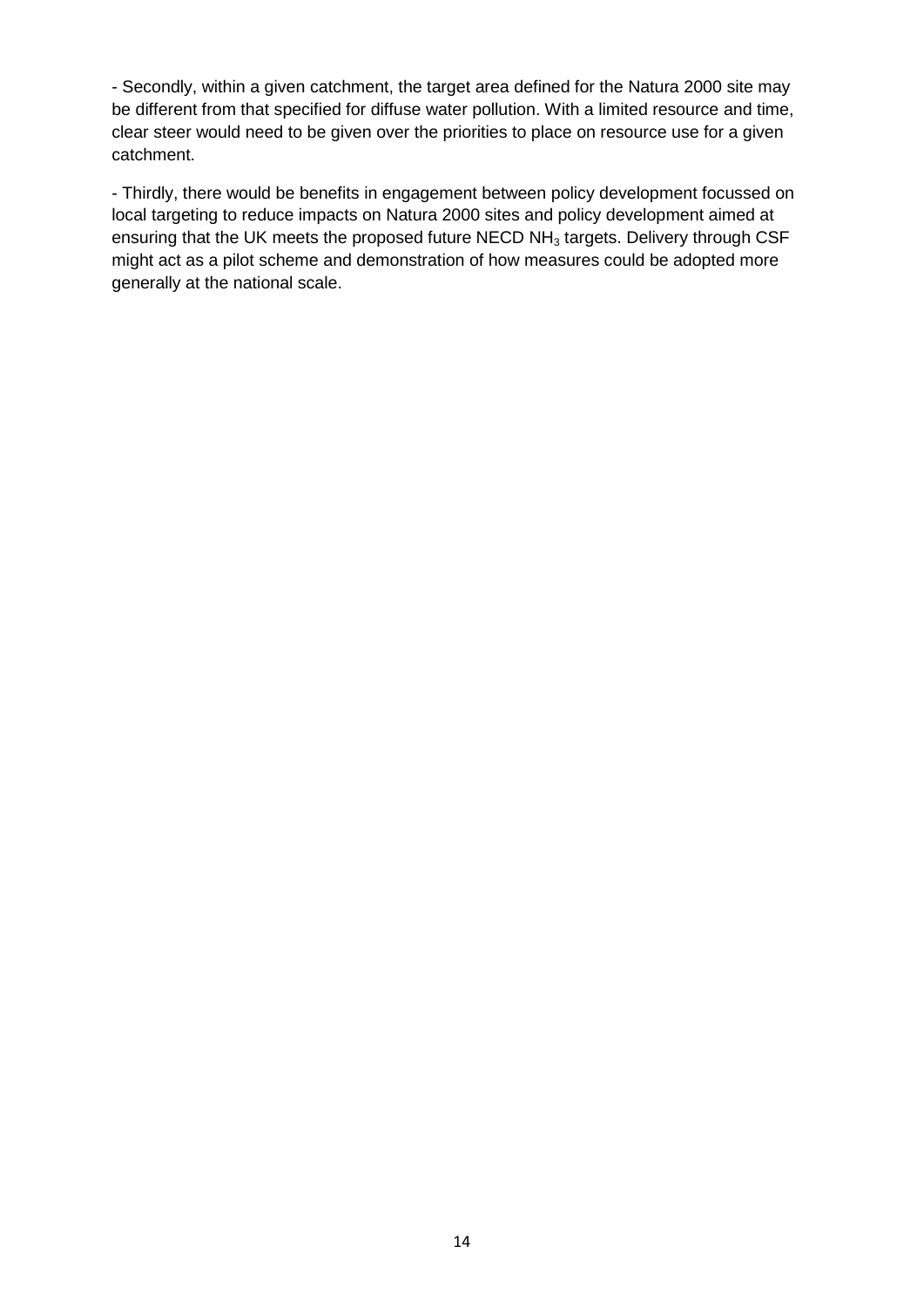#### **4. Conclusions and Recommendations**

Catchment Sensitive Farming represents a good potential route for delivery of spatially targeted  $NH<sub>3</sub>$  emission mitigation measures to reduce the effects of N deposition on Natura 2000 sites located within CSF catchments. CSF has a good track record of engagement and delivery regarding diffuse water pollution and there are strong similarities regarding engagement and delivery of NH<sub>3</sub> mitigation measures. Engagement through CSFOs would be with the same 'customers' and there would be clear benefits in an integrated approach addressing both diffuse water and air pollution.

The selection of appropriate mitigation measures for a given site from the list of available potential measures will be guided by the predominant type of agriculture around the site (grassland, arable, mixed, intensive livestock), identification of the major emission sources and of any particular constraints to implementation of specific measures. A site action plan should be developed using the approach described in the IPENS 049 project, which will inform the initial selection of potential measures and farm holdings to target. Local engagement within the target area by CSFOs will provide the information on detailed local management practices for specific farms which can be used to refine the plans.

In addition to the Guidance Note developed as part of this project, it is recommended that training is delivered to CSFOs, through workshops led by appropriate science and policy experts, specifically on issues relating to  $NH<sub>3</sub>$  emission and deposition, the main emission sources and potential mitigation measures. It is suggested that a revision/update of the User Guide for mitigating diffuse pollution from agriculture would also be useful. The greatest benefits for both air and water pollution will be realised where target areas coincide and good synergies exist between mitigation measures. Where there are potential trade-offs for a given mitigation measure between air and water pollution, compromises will have to be made, based on the relative importance of the issues for the given catchment, and for these the CSFOs should be given a clear steer on catchment priorities.